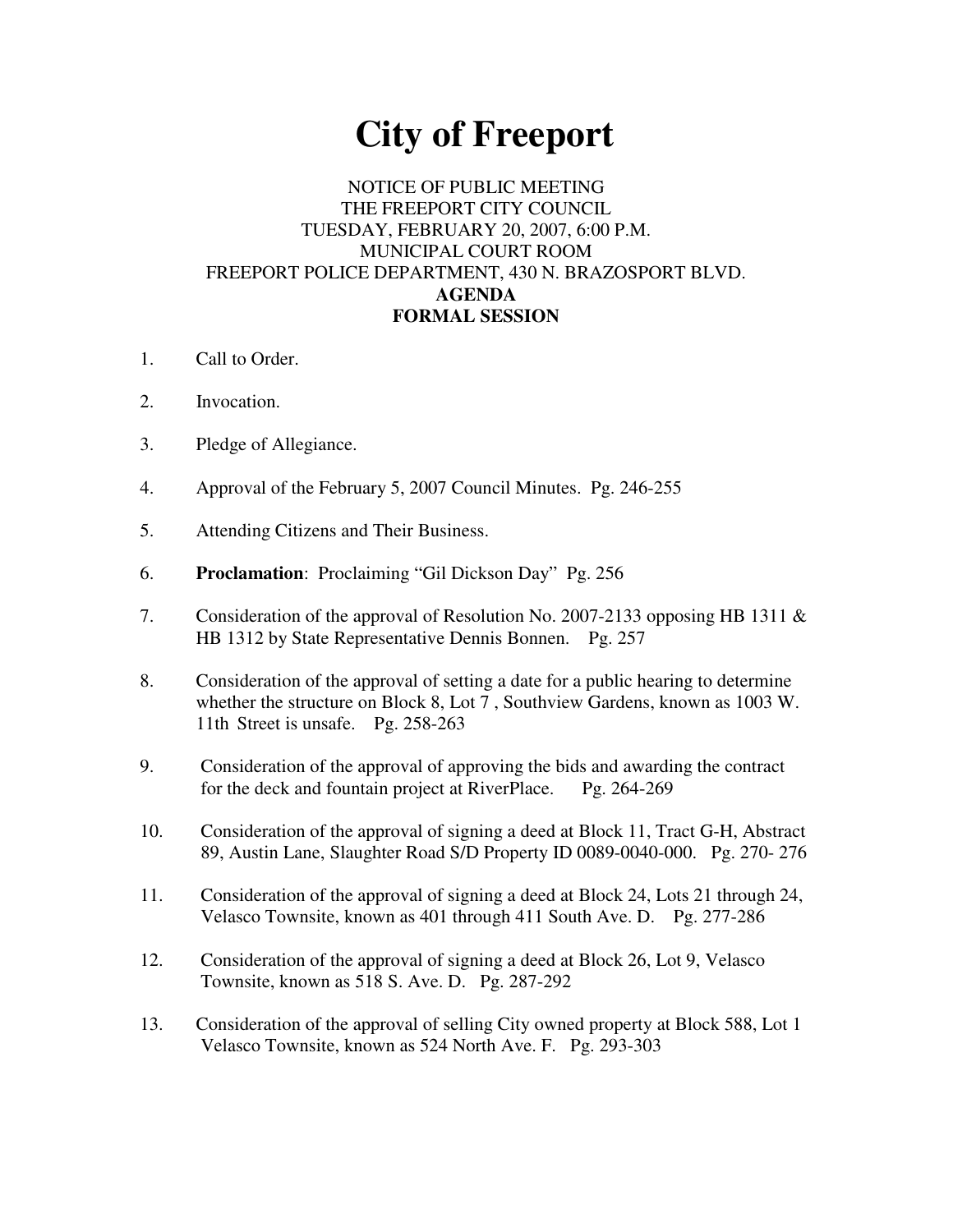- 14. Consideration of the approval of selling city owned property at Block 600 Lot 19, Velasco Townsite, known as 613 North Ave. F. Pg. 293-303
- 15. Consideration of the approval of selling city owned property at Block 600, Lot 22,23, 24, Velasco Townsite, known as 619-623 North Ave. F. Pg. 293-303
- 16. Consideration of requesting the Economic Development Corporation to re-convey Urban Renewal Tract D2, 4.593 acres, (8107-0006-110) and Tract D3, 9.960 Acres (8107-0006-111) to the City of Freeport. Pg. 304-308
- 17. Consideration of the approval of installing signs that promote Motorcycle Awareness and Safety for all vehicles in the City of Freeport. Pg. 309
- 18. Consideration of the approval of raising funds and selecting a location for the memorial project. Pg. 310

### Elected Official Report

#### W**ork Session**

- A. Administration Report
- B. Report on transportation needs assessment study. Pg. 311-318
- C. Update by Lee Cameron, Director of Economic Development Corporation on the City's Phase II Landscaping.

#### **Executive Session**

- A. Section 551.071 Government Code Consultation with City Attorney concerning pending or contemplated litigation settlement offers or other matter in which his duty to the City Council under the Texas Disciplinary Rules of Professional Conduct of the State Bar of Texas clearly conflicts with Chapter 551, Government Code, to wit:
	- (1) Western Seafood/Western Shellfish
	- (2) Marina
	- (3) Brazos River Harbor Navigation District

#### **Adjourn**

NOTE: ITEMS NOT NECESSARILY DISCUSSSED IN THE ORDER THEY APPEAR ON THE AGENDA. THE COUNCIL, AT ITS DISCRETION, MAY TAKE ACTION ON ANY OR ALL OF THE ITEMS AS LISTED.